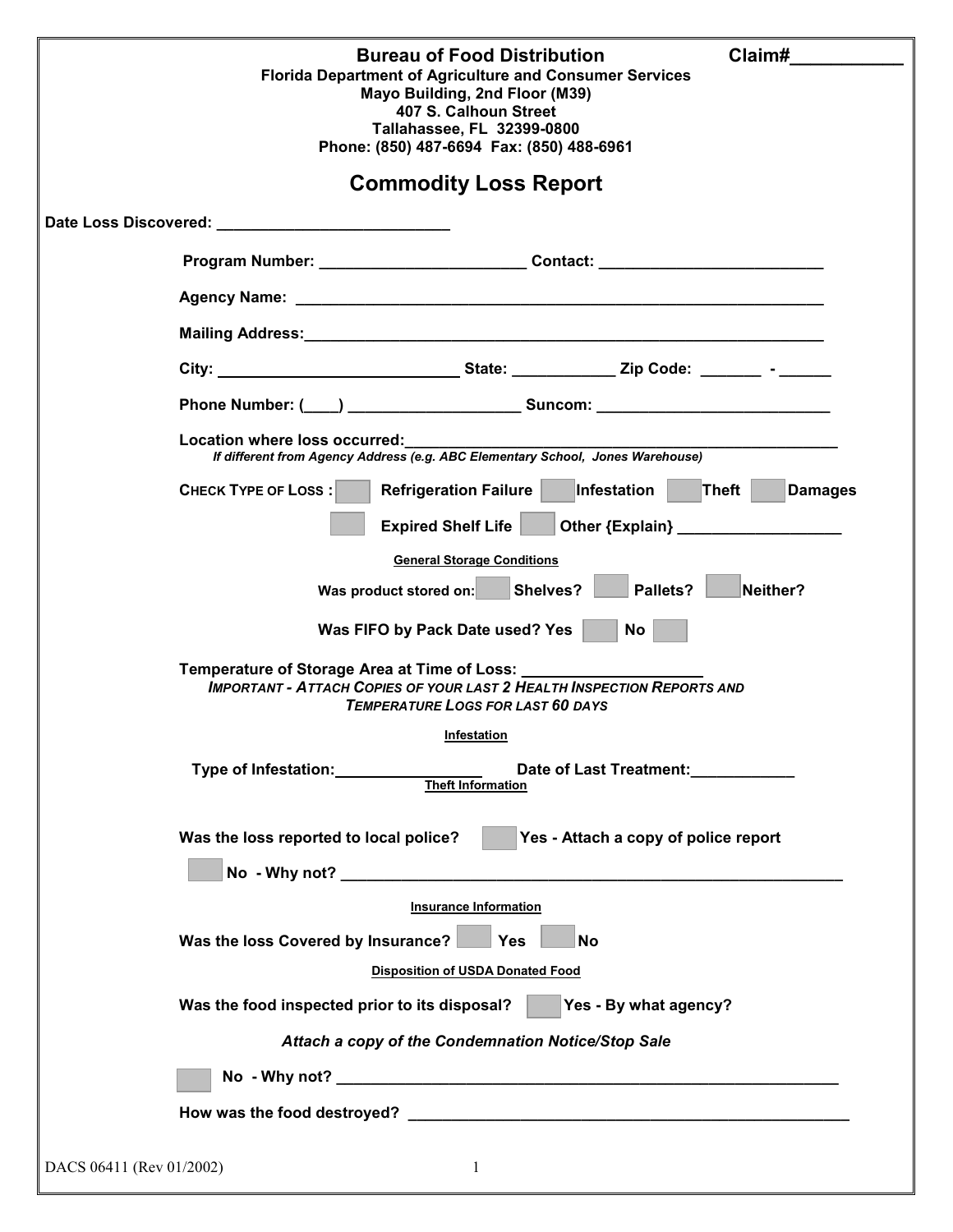**Explain How The Loss Occurred:** 

| (1)Commodity Code (eg:A130;B050): COMMODIE                                           | (2) Commodity Code (eg:A130;B050): ____________                                                                                                                                                                                |  |  |
|--------------------------------------------------------------------------------------|--------------------------------------------------------------------------------------------------------------------------------------------------------------------------------------------------------------------------------|--|--|
|                                                                                      |                                                                                                                                                                                                                                |  |  |
|                                                                                      |                                                                                                                                                                                                                                |  |  |
| Delivery Order Number (eg:112-V-123): __________                                     | Delivery Order Number (eg:112-V-123): _________                                                                                                                                                                                |  |  |
| Date Received at Whse/Com. Dist:____________                                         | Date Received at Whse/Com. Dist:____________                                                                                                                                                                                   |  |  |
| Date Received at Food Prep. Site: _______                                            | Date Received at Food Prep. Site: _______                                                                                                                                                                                      |  |  |
|                                                                                      |                                                                                                                                                                                                                                |  |  |
| Unit of Pack: $_{(eg: 6/\#10, 12/2\#, 50\# \text{bag})}$                             | Unit of Pack: $_{(eg: 6/#10, 12/2#, 50# bag)}$                                                                                                                                                                                 |  |  |
|                                                                                      |                                                                                                                                                                                                                                |  |  |
| Units Lost: _________ Unit Value: _________                                          | Units Lost: Unit Value: _______                                                                                                                                                                                                |  |  |
| (eg: 2 cases, 1 bag, 5 cans) (e.g. \$/case, \$/lb)                                   | (eg: 2 cases, 1 bag, 5 cans) (e.g. \$/case, \$/lb)                                                                                                                                                                             |  |  |
| (3) Commodity Code (eg:A130;B050): ___________                                       | (4) Commodity Code (eg: A130; B050): _____________                                                                                                                                                                             |  |  |
|                                                                                      |                                                                                                                                                                                                                                |  |  |
| Delivery Order Number (eg:112-V-123): _________                                      | Delivery Order Number (eg:112-V-123): _________                                                                                                                                                                                |  |  |
| Date Received at Whse/Com. Dist:____________                                         | Date Received at Whse/Com. Dist:____________                                                                                                                                                                                   |  |  |
| Date Received at Food Prep. Site: ________                                           | Date Received at Food Prep. Site: _______                                                                                                                                                                                      |  |  |
|                                                                                      |                                                                                                                                                                                                                                |  |  |
| Unit of Pack: $\frac{1}{(eg: 6/410, 12/24, 50/4 \text{ bag})}$                       | Unit of Pack: $\frac{1}{(eg: 6/410, 12/24, 50/4 \text{ bag})}$                                                                                                                                                                 |  |  |
|                                                                                      |                                                                                                                                                                                                                                |  |  |
| Units Lost: Unit Value: _______                                                      |                                                                                                                                                                                                                                |  |  |
| (eg: 2 cases, 1 bag, 5 cans) (e.g. \$/case, \$/lb)                                   | (eg: 2 cases, 1 bag, 5 cans) (e.g. \$/case, \$/lb)                                                                                                                                                                             |  |  |
| (5) Commodity Code (eg : A130; B050): ____________                                   |                                                                                                                                                                                                                                |  |  |
|                                                                                      | Item (2) Loss Value: Management Control of the United States of the United States and Control of the United States of the United States and Control of the United States and United States and United States and United States |  |  |
| Delivery Order Number (eg:112-V-123): __________                                     |                                                                                                                                                                                                                                |  |  |
| Date Received at Whse/Com. Dist:____________                                         |                                                                                                                                                                                                                                |  |  |
| Date Received at Food Prep. Site:                                                    | Item (4) Loss Value: Management Control of the United States and Control of the United States and Control of the United States and Control of the United States and Control of the United States and Control of the United Sta |  |  |
|                                                                                      |                                                                                                                                                                                                                                |  |  |
|                                                                                      | Item (5) Loss Value: Management Control of the Management Control of the Management Control of the Management Control of the Management Control of the Management Control of the Management Control of the Management Control  |  |  |
| Unit of Pack: $_{(eg: 6/\#10, 12/2\#, 50\# \text{bag})}$                             | Total Estimated Loss Value:<br>Loss Value:                                                                                                                                                                                     |  |  |
|                                                                                      |                                                                                                                                                                                                                                |  |  |
| Units Lost: _________ Unit Value: _______                                            | <b>FDACS Office Use Only</b>                                                                                                                                                                                                   |  |  |
| (eg: $2 \text{ cases}, 1 \text{ bag}, 5 \text{ cans}$ ) (e.g. $\frac{5}{\sqrt{3}}$ ) | <b>Total Loss Report</b>                                                                                                                                                                                                       |  |  |
|                                                                                      |                                                                                                                                                                                                                                |  |  |
|                                                                                      |                                                                                                                                                                                                                                |  |  |
|                                                                                      |                                                                                                                                                                                                                                |  |  |
|                                                                                      |                                                                                                                                                                                                                                |  |  |

**\_\_\_\_\_\_\_\_\_\_\_\_\_\_\_\_\_\_\_\_\_\_\_\_\_\_\_\_\_\_\_\_\_\_\_\_\_\_\_\_\_\_\_\_\_\_\_\_\_\_\_\_\_\_\_\_\_\_\_\_\_\_\_\_\_\_\_\_\_\_\_\_\_\_\_\_\_\_\_\_\_\_\_\_\_\_\_\_\_\_\_\_\_\_\_\_\_\_\_** 

**\_\_\_\_\_\_\_\_\_\_\_\_\_\_\_\_\_\_\_\_\_\_\_\_\_\_\_\_\_\_\_\_\_\_\_\_\_\_\_\_\_\_\_\_\_\_\_\_\_\_\_\_\_\_\_\_\_\_\_\_\_\_\_\_\_\_\_\_\_\_\_\_\_\_\_\_\_\_\_\_\_\_\_\_\_\_\_\_\_\_\_\_\_\_\_\_\_\_\_** 

Note: This report **cannot** be filed without an authorized signature and the proper documentation. A Loss Report **mus**t be filed within three to ten business days after discovery. If you have more than five items, then use Attachment A. If the report is faxed, then follow-up with an original in the mail.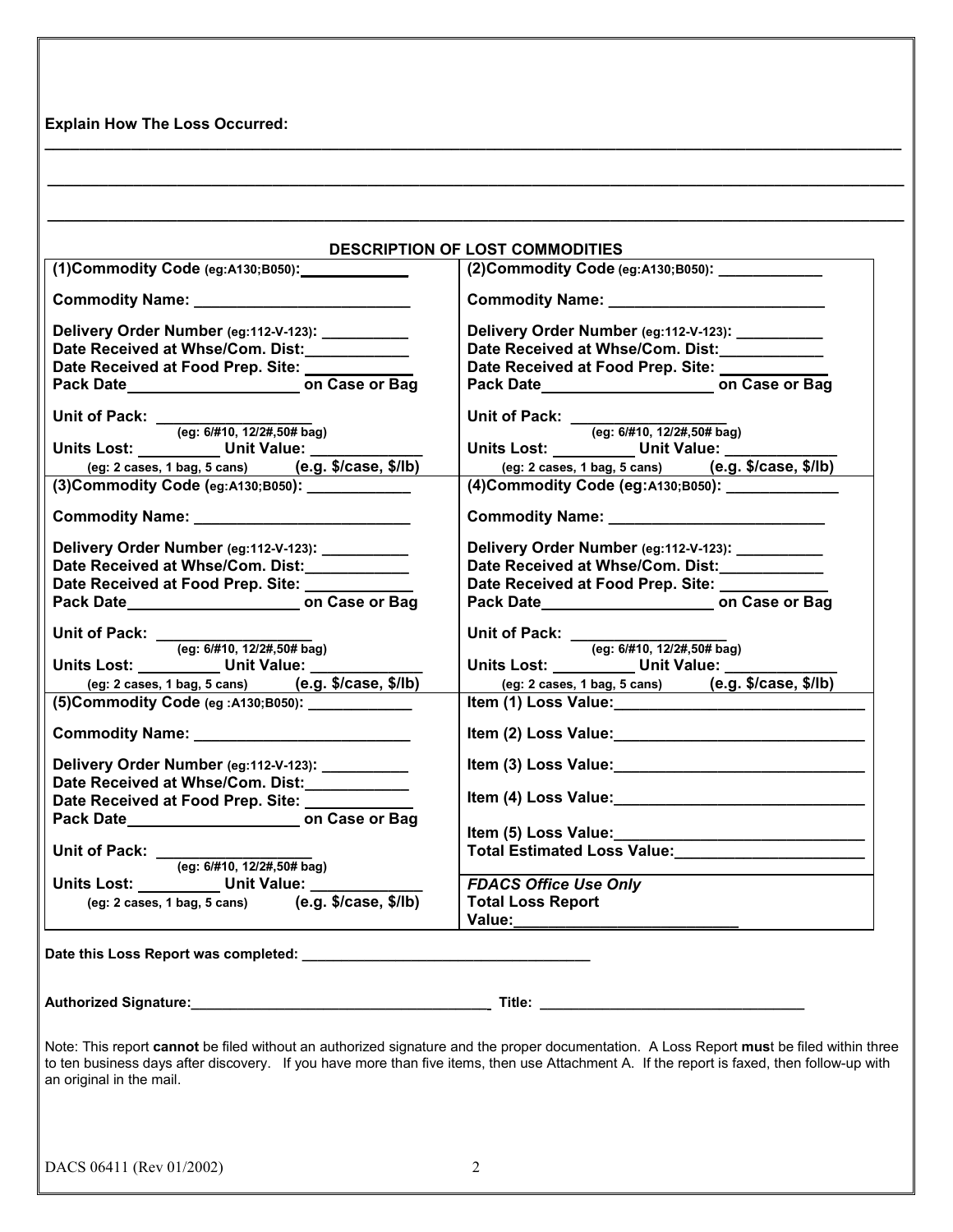#### **ATTACHMENT A \_\_\_\_\_\_\_\_\_\_\_\_\_\_\_\_\_\_\_\_\_\_\_\_\_\_\_\_\_\_\_\_\_\_\_\_\_\_\_\_\_\_\_\_\_\_\_\_\_\_\_\_\_\_\_\_\_\_\_\_\_\_\_\_\_\_\_\_\_\_\_\_\_\_\_\_\_\_\_\_\_\_\_\_\_\_\_\_\_\_\_\_\_\_\_\_\_\_\_**

**\_\_\_\_\_\_\_\_\_\_\_\_\_\_\_\_\_\_\_\_\_\_\_\_\_\_\_\_\_\_\_\_\_\_\_\_\_\_\_\_\_\_\_\_\_\_\_\_\_\_\_\_\_\_\_\_\_\_\_\_\_\_\_\_\_\_\_\_\_\_\_\_\_\_\_\_\_\_\_\_\_\_\_\_\_\_\_\_\_\_\_\_\_\_\_\_\_\_\_** 

**\_\_\_\_\_\_\_\_\_\_\_\_\_\_\_\_\_\_\_\_\_\_\_\_\_\_\_\_\_\_\_\_\_\_\_\_\_\_\_\_\_\_\_\_\_\_\_\_\_\_\_\_\_\_\_\_\_\_\_\_\_\_\_\_\_\_\_\_\_\_\_\_\_\_\_\_\_\_\_\_\_\_\_\_\_\_\_\_\_\_\_\_\_\_\_\_\_\_\_** 

|                                                                                                | <b>DESCRIPTION OF LOST COMMODITIES</b><br>()Commodity Code (eg:A130;B050):                                                                                                                                                     |  |  |
|------------------------------------------------------------------------------------------------|--------------------------------------------------------------------------------------------------------------------------------------------------------------------------------------------------------------------------------|--|--|
|                                                                                                |                                                                                                                                                                                                                                |  |  |
|                                                                                                |                                                                                                                                                                                                                                |  |  |
| Delivery Order Number (eg:112-V-123): __________                                               | Delivery Order Number (eg:112-V-123): __________                                                                                                                                                                               |  |  |
| Date Received at Whse/Com. Dist: _____________                                                 | Date Received at Whse/Com. Dist: ____________                                                                                                                                                                                  |  |  |
| Date Received at Food Prep. Site: National Prep. 8.                                            | Date Received at Food Prep. Site: ___________                                                                                                                                                                                  |  |  |
|                                                                                                |                                                                                                                                                                                                                                |  |  |
| Unit of Pack: <u>(eg: 6/#10, 12/2#,50# bag)</u>                                                | Unit of Pack: $_{(eg: 6/\#10, 12/2\#, 50\# \text{bag})}$                                                                                                                                                                       |  |  |
|                                                                                                |                                                                                                                                                                                                                                |  |  |
| Units Lost: _________ Unit Value: __________                                                   | Units Lost: ________ Unit Value: __________                                                                                                                                                                                    |  |  |
| (eg: 2 cases, 1 bag, 5 cans) $(e.g. $/case, $/lb)$                                             | (eg: 2 cases, 1 bag, 5 cans) (e.g. \$/case, \$/lb)                                                                                                                                                                             |  |  |
| ()Commodity Code (eg:A130;B050):                                                               | ( )Commodity Code (eg:A130;B050):                                                                                                                                                                                              |  |  |
|                                                                                                |                                                                                                                                                                                                                                |  |  |
| Delivery Order Number (eg:112-V-123): ___________                                              | Delivery Order Number (eg:112-V-123): ___________                                                                                                                                                                              |  |  |
| Date Received at Whse/Com. Dist: ____________                                                  | Date Received at Whse/Com. Dist: ____________                                                                                                                                                                                  |  |  |
| Date Received at Food Prep. Site: __________                                                   | Date Received at Food Prep. Site: _________                                                                                                                                                                                    |  |  |
|                                                                                                |                                                                                                                                                                                                                                |  |  |
|                                                                                                |                                                                                                                                                                                                                                |  |  |
| Unit of Pack: <u>(eg: 6/#10, 12/2#,50# bag)</u><br>Units Lost: _________ Unit Value: _________ | Unit of Pack: $\frac{(\text{eg: } 6l\#10, 12l2\#, 50\# \text{bag})}{\text{units Lost:}}$                                                                                                                                       |  |  |
|                                                                                                |                                                                                                                                                                                                                                |  |  |
|                                                                                                |                                                                                                                                                                                                                                |  |  |
| (eg: 2 cases, 1 bag, 5 cans) $(e.g. $/case, $/lb)$                                             | (eg: 2 cases, 1 bag, 5 cans) (e.g. \$/case, \$/lb)                                                                                                                                                                             |  |  |
| ()Commodity Code (eg:A130;B050):                                                               | Item (1) Loss Value: Maria Maria Maria Maria Maria Maria Maria Maria Maria Maria Maria Maria Maria Maria Maria                                                                                                                 |  |  |
| Commodity Name: Van Alexander Andrew Manuscript                                                | Item (2) Loss Value: Marian Marian Marian Marian Marian Marian Marian Marian Marian Marian Marian Marian Maria                                                                                                                 |  |  |
| Delivery Order Number (eg:112-V-123): ___________                                              | Item (3) Loss Value: Management Control of the United States and Control of the United States and Control of the United States and Control of the United States and Control of the United States and Control of the United Sta |  |  |
| Date Received at Whse/Com. Dist: _____________                                                 |                                                                                                                                                                                                                                |  |  |
| Date Received at Food Prep. Site: <b>Network</b>                                               | Item (4) Loss Value: Maria Maria Maria Maria Maria Maria Maria Maria Maria Maria Maria Maria Maria Maria Maria                                                                                                                 |  |  |
| Pack Date <b>Date</b> on Case or Bag                                                           | Item (5) Loss Value: Management Control of the Management Control of the Management Control of the Management Control of the Management Control of the Management Control of the Management Control of the Management Control  |  |  |
| Unit of Pack: $_{(eg: 6/#10, 12/2#, 50# bag)}$                                                 | Total Estimated Loss Value: Maria Maria Maria Maria Maria Maria Maria Maria Maria Maria Maria Maria Maria Mari                                                                                                                 |  |  |
|                                                                                                |                                                                                                                                                                                                                                |  |  |
| <u>Units Lost: ________</u> Unit Value: ________                                               | <b>FDACS Office Use Only</b>                                                                                                                                                                                                   |  |  |
| (eg: 2 cases, 1 bag, 5 cans) (e.g. \$/case, \$/lb)                                             | <b>Total Loss Report</b>                                                                                                                                                                                                       |  |  |
|                                                                                                | Value:_______                                                                                                                                                                                                                  |  |  |

# **Authorized Signature: \_\_\_\_\_\_\_\_\_\_\_\_\_\_\_\_\_\_\_\_\_\_\_\_\_\_\_\_\_\_\_\_\_\_\_\_\_\_\_\_\_\_\_\_\_\_\_\_\_\_\_\_\_\_\_\_\_\_\_\_ Title:\_\_\_\_\_\_\_\_\_\_\_\_\_\_\_\_\_\_\_\_\_\_\_\_\_**

Note: This report **cannot** be filed without an authorized signature and the proper documentation. A Loss Report **mus**t be filed within three to ten business days after discovery. If you have more than five items, then use Attachment A. If the report is faxed, then follow-up with an original in the mail.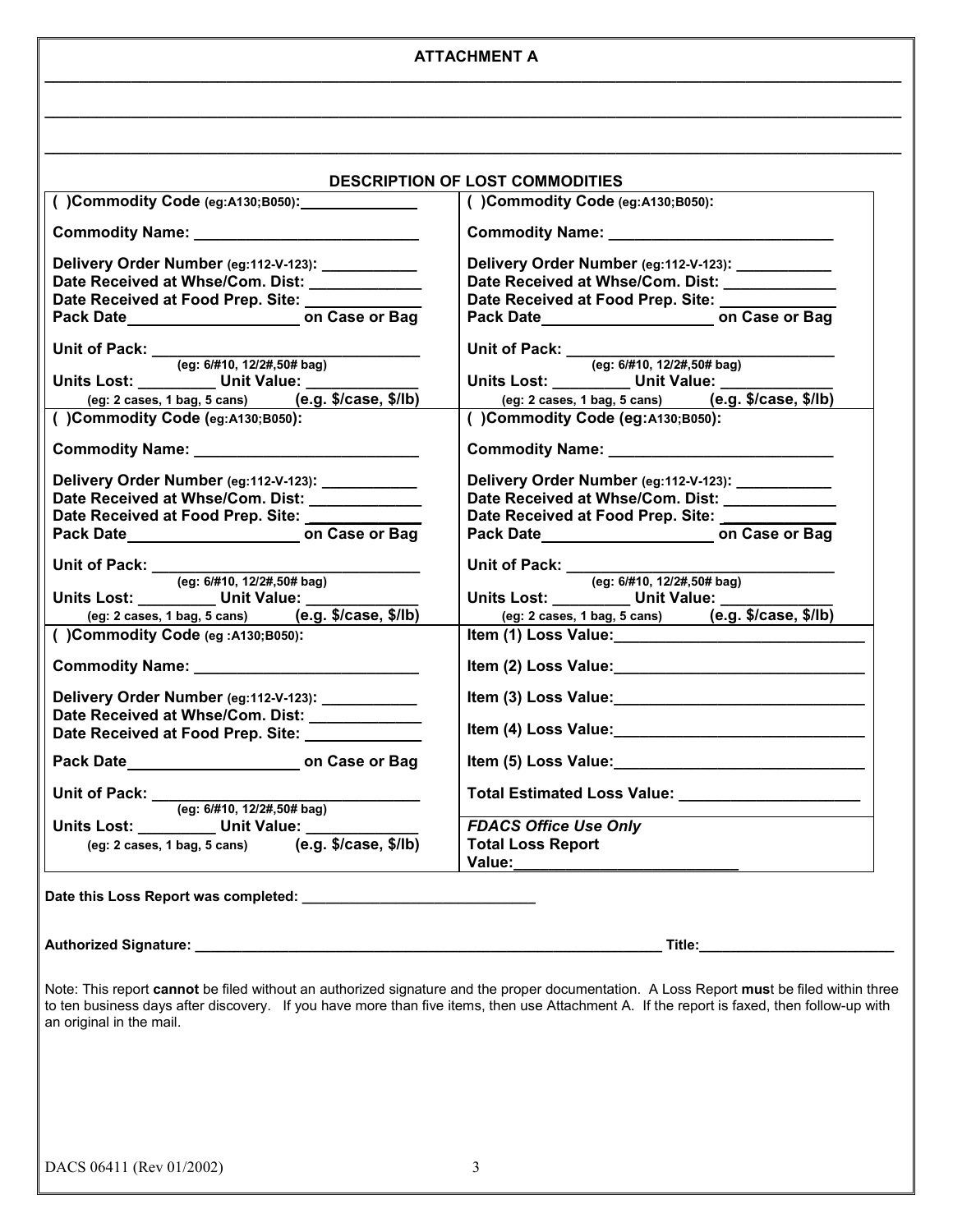### **ATTACHMENT B**

# **DESCRIPTION OF PROCESSED COMMODITY ITEMS**

**\_\_\_\_\_\_\_\_\_\_\_\_\_\_\_\_\_\_\_\_\_\_\_\_\_\_\_\_\_\_\_\_\_\_\_\_\_\_\_\_\_\_\_\_\_\_\_\_\_\_\_\_\_\_\_\_\_\_\_\_\_\_\_\_\_\_\_\_\_\_\_\_\_\_\_\_\_\_\_\_\_\_\_\_\_\_\_\_\_\_\_\_\_\_\_\_\_\_\_** 

| (1) | Name of Processor _____________________________<br>Product Name __________________________________<br>Processor product code ___________________<br>Date Received at Comm. Dist/Whse _________<br>Date Received at prep site _________________                                                                                                                                                                                                         | (2) | Name of Processor<br>Mame of Processor<br>Product Name<br>Processor product code __________________<br>Date Received at Comm. Dist/Whse ________<br>Date Received at prep site_________________                                                                                                                                                                                                                                                                                                                                                 |
|-----|--------------------------------------------------------------------------------------------------------------------------------------------------------------------------------------------------------------------------------------------------------------------------------------------------------------------------------------------------------------------------------------------------------------------------------------------------------|-----|-------------------------------------------------------------------------------------------------------------------------------------------------------------------------------------------------------------------------------------------------------------------------------------------------------------------------------------------------------------------------------------------------------------------------------------------------------------------------------------------------------------------------------------------------|
| (3) | Processor product code __________________<br>Date Received at Comm. Dist/Whse __________<br>Date Received at prep site ________________                                                                                                                                                                                                                                                                                                                | (4) | Name of Processor ________________________<br>Processor product code ___________________<br>Date Received at Comm. Dist/Whse ________<br>Date Received at prep site_________________                                                                                                                                                                                                                                                                                                                                                            |
| (5) | Product Name __________________________________<br>Processor product code ____________________<br>Date Received at Comm. Dist/Whse _________<br>Date Received at prep site _____<br>Unit of pack <u>such and the set of the set of the set of the set of the set of the set of the set of the set of the set of the set of the set of the set of the set of the set of the set of the set of the set of the set of t</u><br>Program # ________________ | (6) | Name of Processor<br>Product Name _____________________________<br>Processor product code ___________________<br>Date Received at Comm. Dist/Whse<br>Date Received at prep site______<br>Unit of pack <u>the contract of the contract of the contract of the contract of the contract of the contract of the contract of the contract of the contract of the contract of the contract of the contract of the contract of </u><br>Units Loss and the contract of the contract of the contract of the contract of the contract of the contract of |
|     |                                                                                                                                                                                                                                                                                                                                                                                                                                                        |     |                                                                                                                                                                                                                                                                                                                                                                                                                                                                                                                                                 |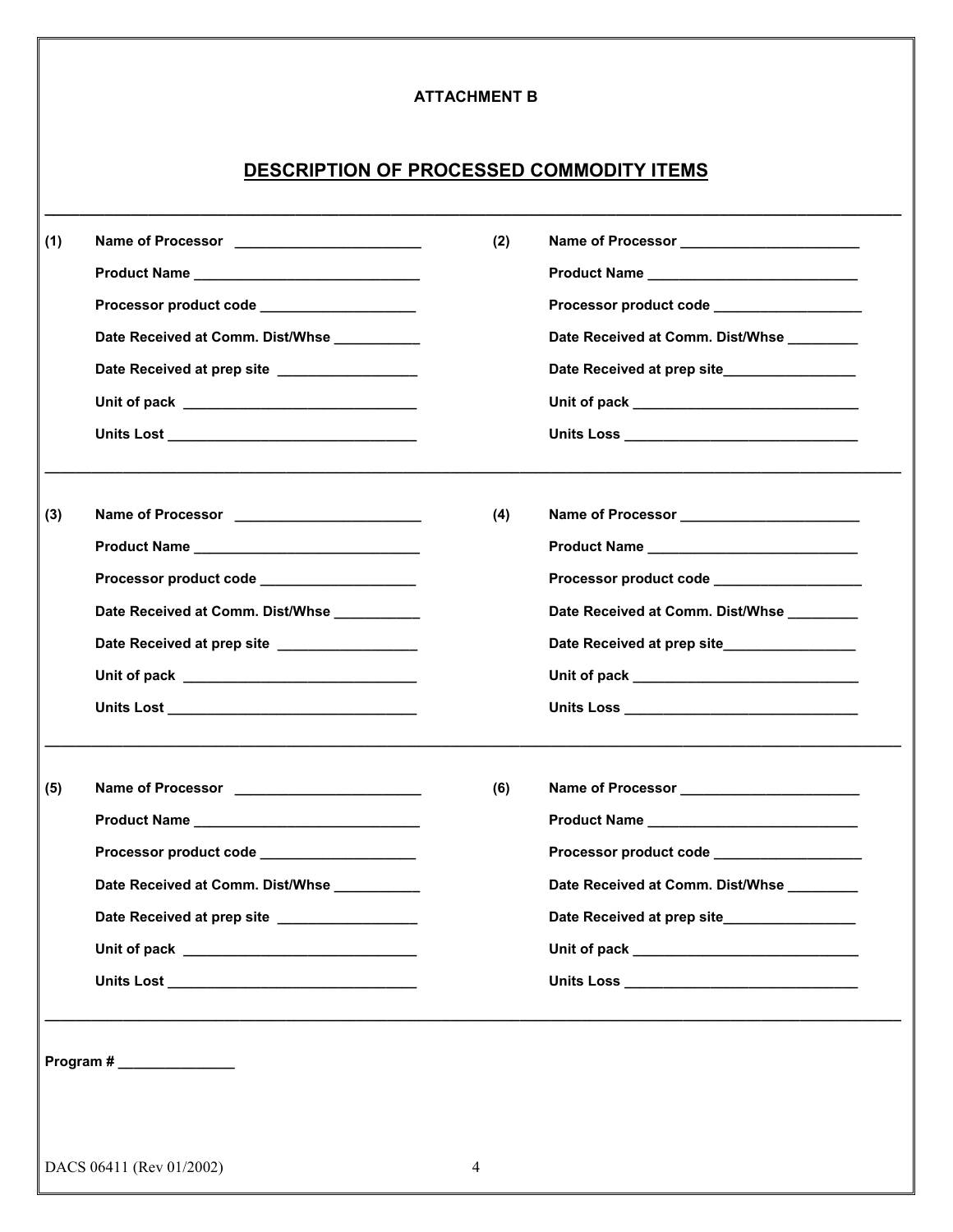### **INSTRUCTIONS FOR COMPLETING A COMMODITY LOSS REPORT**

 A **LOSS CLAIM** is to be filed with the Bureau of Food Distribution whenever any USDA Commodities have been rendered unfit for human consumption or unaccounted for due to circumstances which include, but are not limited to: incorrect accounting methods, theft and improper receipt, storage and distribution of commodities. When a loss is identified, utilize the procedure noted below to complete a Commodity Loss Report.

 All losses of USDA Commodities must be reported. For each incident, if the loss is \$100 or less, then it should be recorded on the Monthly Report of Adjustment to Inventory. If the loss is greater than \$100, then a Commodity Loss Report must be completed and returned to the Bureau of Food Distribution for processing, within three to ten working days from the date of the loss.

- 1. Fill out a **COMMODITY LOSS REPORT**. Discard any of the old Commodity Loss Report forms you may still have
- 2. Enter the **DATE THE LOSS WAS DISCOVERED**
- 3. Enter your **PROGRAM NUMBER** as noted on your contract (e.g., 94010), **AGENCY NAME, ADDRESS, TELEPHONE NUMBER** and **CONTACT**. The **CLAIM NUMBER** will be entered by the Bureau of Food Distribution
- 4. Enter the **LOCATION WHERE THE LOSS OCCURRED**. If there are multiple sites where USDA Commodities are stored, then list the actual site of the loss (specific school, warehouse, etc.)
- 5. Check the box noting the cause of the loss under **TYPE OF LOSS**
- 6. If the **TYPE OF LOSS** was Refrigeration Failure, then:
	- a) Check whether the commodities were stored on **Shelves, Pallets or Neither** (if the commodities were not stored on either).
	- b) Enter the **TEMPERATURE OF STORAGE AREA AT TIME OF LOSS**. Be sure to include a copy of the temperature logs for at least two months prior to the discovery.
	- c) Check whether **FIFO** (First-in First-out) by Pack Date was used.
	- d) Attach copies of your last two Health Inspection Reports.
- 7. If the **TYPE OF LOSS** was Infestation, then:
	- a) Note the **TYPE OF INFESTATION.**
	- b) Check whether the commodities were stored on Shelves, Pallets or Neither (if the commodities were not stored on either).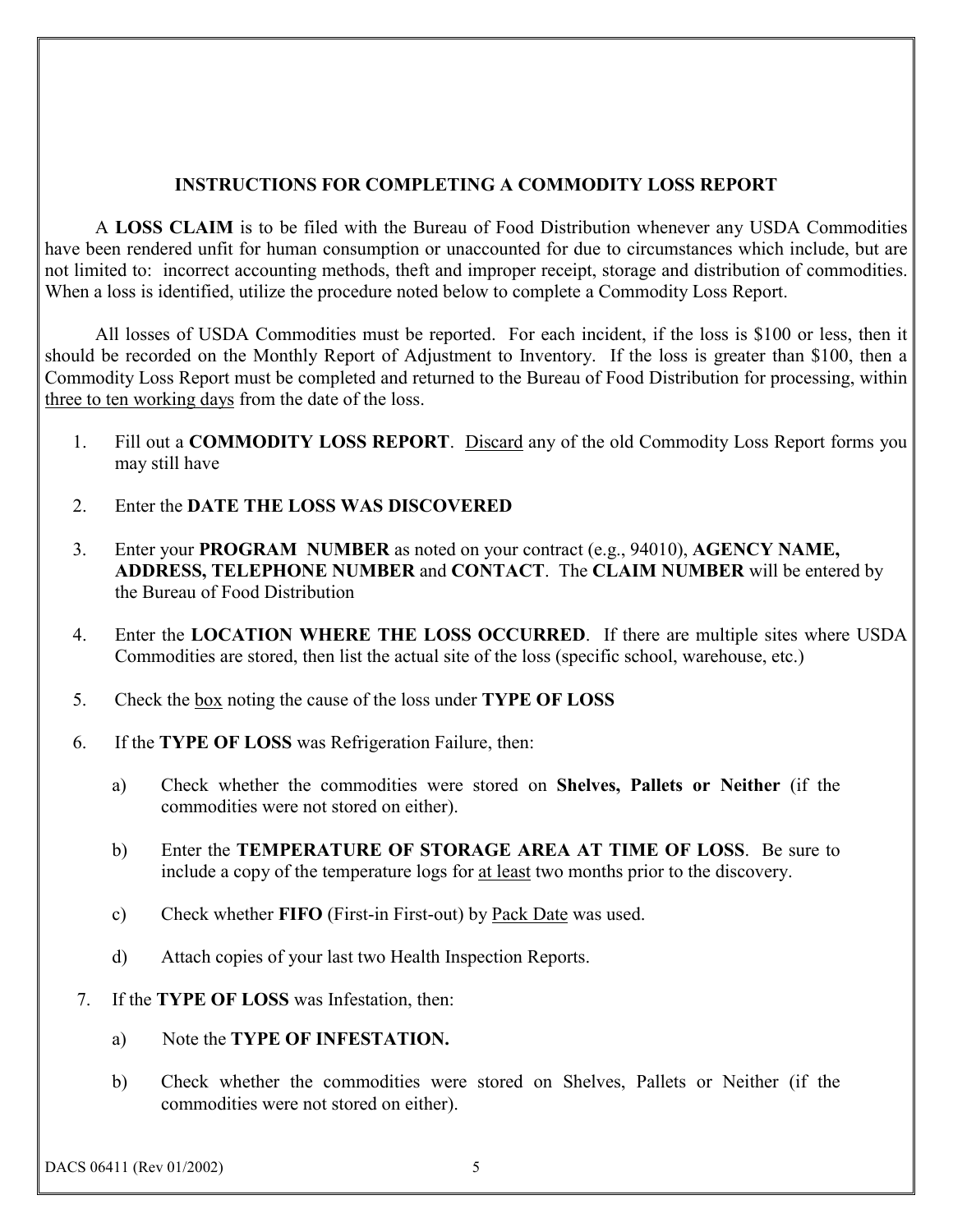- c) Note what was the **DATE OF THE LAST PEST CONTROL TREATMENT**.
- d) Enter the **TEMPERATURE OF STORAGE AREA AT TIME OF LOSS**. Be sure to include a copy of the temperature logs for at least two months prior to the discovery.
- e) Check whether FIFO (First-in First-out) by Pack Date was used.
- f) Attach copies of your last two Health Inspection Reports.
- 8. If the **TYPE OF LOSS** was theft then:
	- a) Check **WAS THE LOSS REPORTED TO THE POLICE**? If yes, then attach a copy of the police report. If no, then explain why not?
	- b) Note, in the **EXPLANATION** section on the top of the second page, what measures have been taken to prevent another occurrence from happening.
- 9. If the **TYPE OF LOSS** was due to Damages, then:
	- a) Check whether the commodities were stored on **Shelves, Pallets or Neither** (if the commodities were not stored on either).
- 10. If the **TYPE OF LOSS** was due to Expired Shelf Life, then:
	- a) Check whether FIFO (First-in First-out) by Pack Date was used.
	- b) Enter the **TEMPERATURE OF STORAGE AREA AT TIME OF LOSS**. Be sure to include a copy of the temperature logs for at least two months prior to the discovery.
	- c) Check whether the commodities were stored on **Shelves, Pallets or Neither** (if the commodities were not stored on either).
- 11. If the **TYPE OF LOSS** was Other, then attach a detailed explanation to the report.
- 12. Check whether the **LOSS WAS COVERED BY INSURANCE** or not.

## 13. **DISPOSITION OF USDA DONATED FOOD**. Check if the food **WAS INSPECTED PRIOR TO DISPOSAL**

- a) If yes, then attach a Stop sale or other official report.
- b) If no, then enter an explanation why not?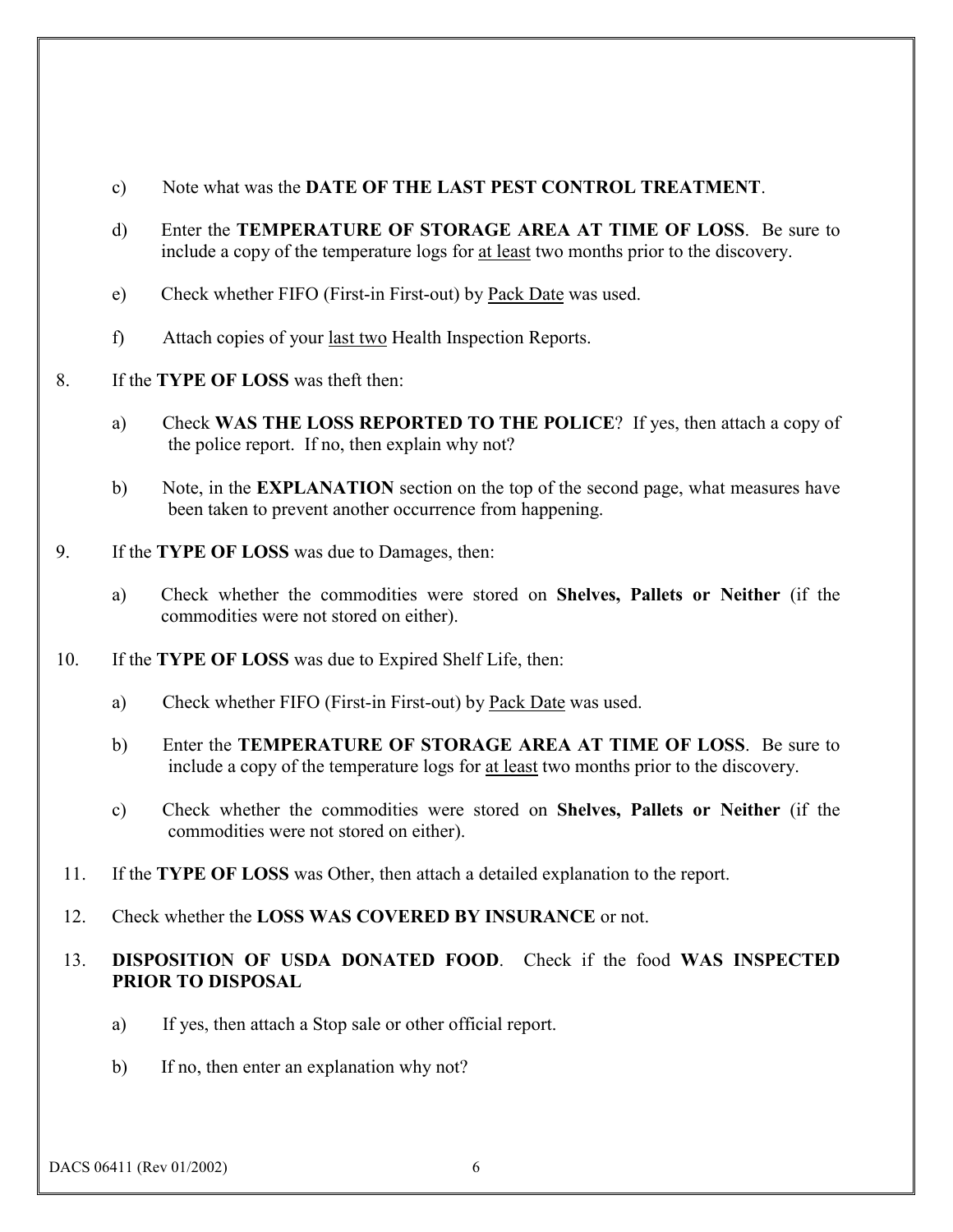**Note:** All **USDA** foods must be inspected by a recognized agency such as the **County Health Department, the FDACS Division of Food Safety or Bureau of Food Distribution** field personnel. If a Health Department or Division of Food Safety inspector is used, a copy of the Stop Sale Notice must be attached. The Bureau of Food Distribution is to be called as a last resort for food inspection or authorization to dispose of USDA food. If verbal authorization is given by the Bureau, then note the name of the person and date on the report.

c) Describe **HOW THE FOOD WAS DESTROYED**. All **USDA** foods must be destroyed according to regulations.

**Note:** If a large amount of food is unfit for human consumption and can be used for livestock feed, please contact the Bureau of Food Distribution prior to making arrangements for its destruction. It should also be noted by the inspector on the Stop Sale **Notice** 

- 14. **EXPLAIN HOW THE LOSS OCCURRED**. Be concise! Explain how the loss occurred, including all of the facts that are relevant so that an accurate determination can be made.
- 15. **DESCRIPTION OF LOST COMMODITIES**. There are five blocks available to describe the commodities lost. Each block should contain a description of one Commodity, one Pack Date and one Delivery Order (DO) Number. If there are more than one Pack Date or (DO) Number for a Commodity lost, list the Commodity again with the other Pack date and (DO) Number. List each commodity noting:
	- a) Commodity Code (e.g., A123, Bo50, etc.)
	- b) Commodity Name (e.g., Butter, Cut-up Chicken, Diced Pears, etc.)
	- c) Delivery Order (DO) Number (e.g., 112-V-123, etc.)
	- d) Date received at the warehouse or commercial distributor (if applicable)
	- e) Date received at the food preparation site (if applicable)
	- f) Pack Date (e.g., September, 1995)
	- g) Unit of Pack (e.g., 6/#10 cans per case, 24/#300 cans per case, 25/2# bags, etc.)
	- h) Unit Value (e.g., \$25.55 per case, \$1.15 per can, \$1.2345 per pound, etc.)
	- i) Units Lost (e.g., 2 cases, 4 cans, 15 pounds, etc.)
- 16. On the bottom right of the description of lost commodities section is a summary of Loss Value. For each item (commodity), multiply the number of units (cans/cases/bags) by the value per unit to get an **ITEM'S VALUE**. Sum all of the **ITEM VALUES** to calculate the **TOTAL ESTIMATED LOSS VALUE**.

In a situation where more than five Commodities (or Pack Dates) were lost, an additional Commodity Description Form (Attachment A) is available to be sent with the first form.

If a loss claim is assessed, then the current replacement value for the commodities will be calculated by the Bureau of Food Distribution. The assessed amount can be paid in cash (by check) or, if approved, by in-kind replacement.